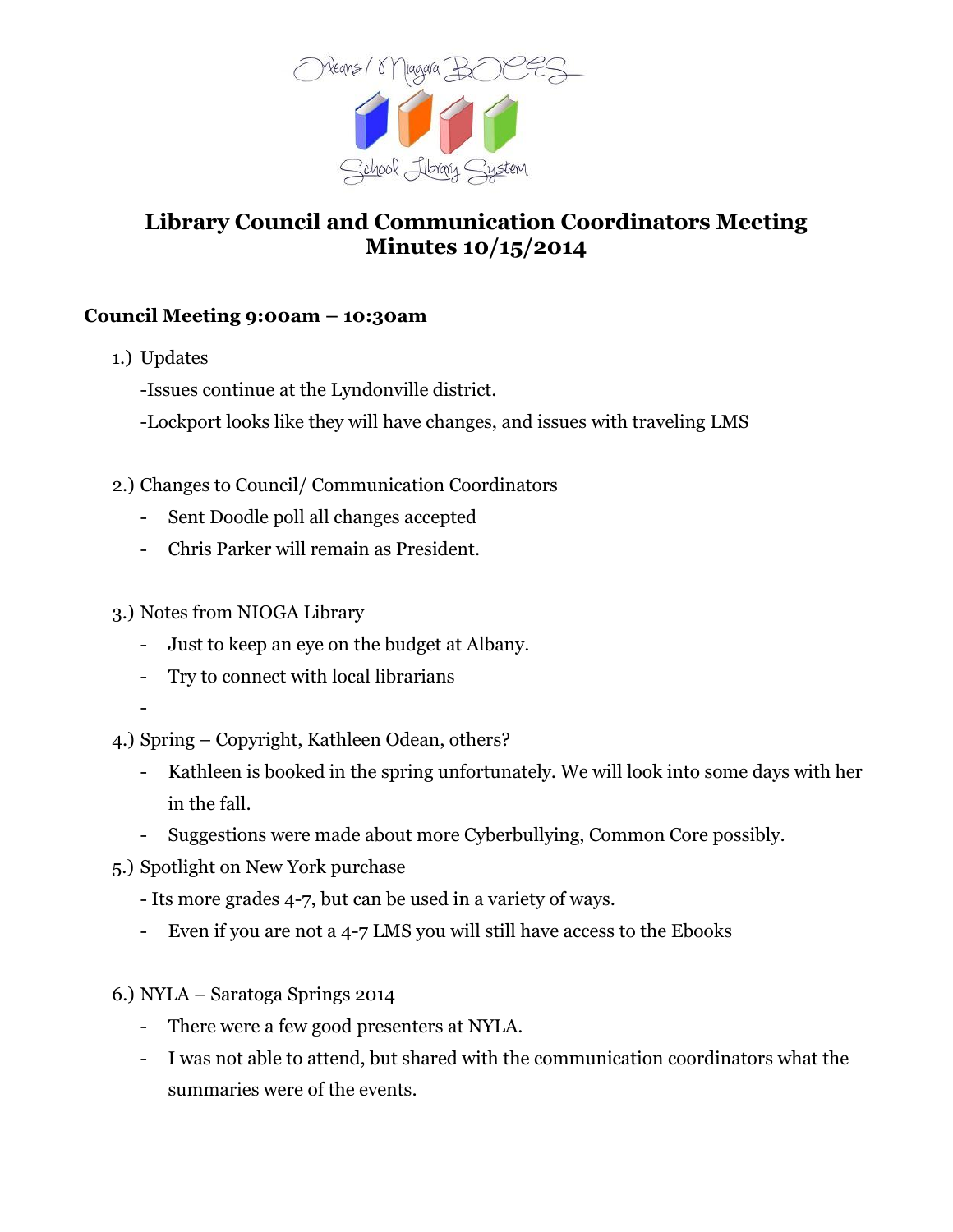- It was discussed how most NYLA and SSl library conventions are down state and make traveling difficult.
- 7.) Erie 2 BOCES Copyright Workshop, Madison Oneida Workshop
	- Overall it was a great workshop.
	- Several of our component librarians attended and said that it was useful to attend.
- 8.) School Library Summit 2014
	- We went through several packets of information from the summit.
	- There as great discussion about the summit, and why certain people were invited and others weren't.
	- Concern that the measures covered are in the a 'bubble' and will not get to the constituents that need to hear about them.
	- I was asked why I was not at the Summit, I told that I was not invited only Michael Cambria from Buffalo was invited from all WNY (including greater Rochester)
- 9.) Other; (comments, questions, concerns)
	- Lindsay will look into finding out where BEDS information actually goes.

## **Communication Coordinators Meeting 10:30am – 11:45 pm**

- 1.) SCDN Notes
	- The SCDN notes contained a lot about the impending Social Studies Common Core standards.
	- We looked at Engage NY and discussed the proposed changes, and also discussed tactics for discussing incorporating the LMC into the new SS standards
- 2.) Media Center Accounts
	- Discussion of new books in the Media Center
	- People who did not know passwords or how to log in were shown.

*11:45 –12:20 Lunch*